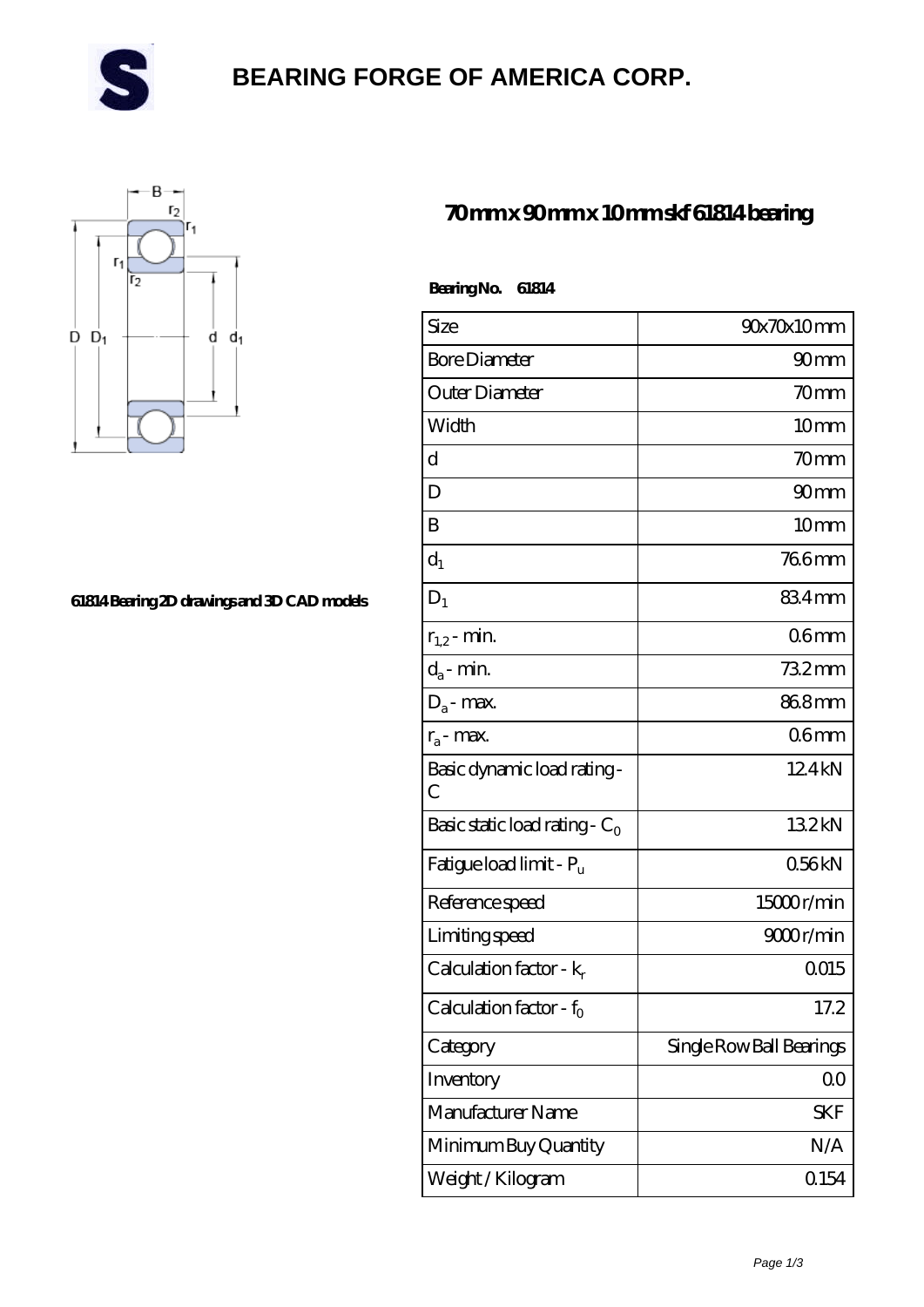

# **[BEARING FORGE OF AMERICA CORP.](https://m.danwei.tv)**

| Product Group                      | <b>BOO308</b>                                                                                                                                                                |
|------------------------------------|------------------------------------------------------------------------------------------------------------------------------------------------------------------------------|
| Enclosure                          | Open                                                                                                                                                                         |
| Precision Class                    | ABEC 1   ISO PO                                                                                                                                                              |
| Maximum Capacity / Filling<br>Slot | No                                                                                                                                                                           |
| Rolling Element                    | <b>Ball Bearing</b>                                                                                                                                                          |
| Snap Ring                          | No                                                                                                                                                                           |
| <b>Internal Special Features</b>   | No                                                                                                                                                                           |
| Cage Material                      | Steel                                                                                                                                                                        |
| Internal Clearance                 | CO-Medium                                                                                                                                                                    |
| Inch - Metric                      | Metric                                                                                                                                                                       |
| Long Description                   | 70MM Bore; 90MM<br>Outside Diameter: 10MM<br>Outer Race Diameter;<br>Open; Ball Bearing; ABEC 1<br>ISO PO, No Filling Slot; No<br>Snap Ring, No Internal<br>Special Features |
| Category                           | Single Row Ball Bearing                                                                                                                                                      |
| <b>UNSPSC</b>                      | 31171504                                                                                                                                                                     |
| Harmonized Tariff Code             | 8482105068                                                                                                                                                                   |
| Noun                               | Bearing                                                                                                                                                                      |
| Keyword String                     | Ball                                                                                                                                                                         |
| Manufacturer URL                   | http://www.skf.com                                                                                                                                                           |
| Manufacturer Item Number           | 61814                                                                                                                                                                        |
| Weight/LBS                         | 034                                                                                                                                                                          |
| Bore                               | 2756Inch   70Millimeter                                                                                                                                                      |
| Outer Race Width                   | 0.394 Inch   10 Millimeter                                                                                                                                                   |
| Outside Diameter                   | 3543Inch   90Millimeter                                                                                                                                                      |
| bore diameter:                     | 70 <sub>mm</sub>                                                                                                                                                             |
| static load capacity:              | 132kN                                                                                                                                                                        |
| outside diameter:                  | 90 <sub>mm</sub>                                                                                                                                                             |
| precision rating                   | Not Rated                                                                                                                                                                    |
| overall width:                     | 10 <sub>mm</sub>                                                                                                                                                             |
|                                    |                                                                                                                                                                              |